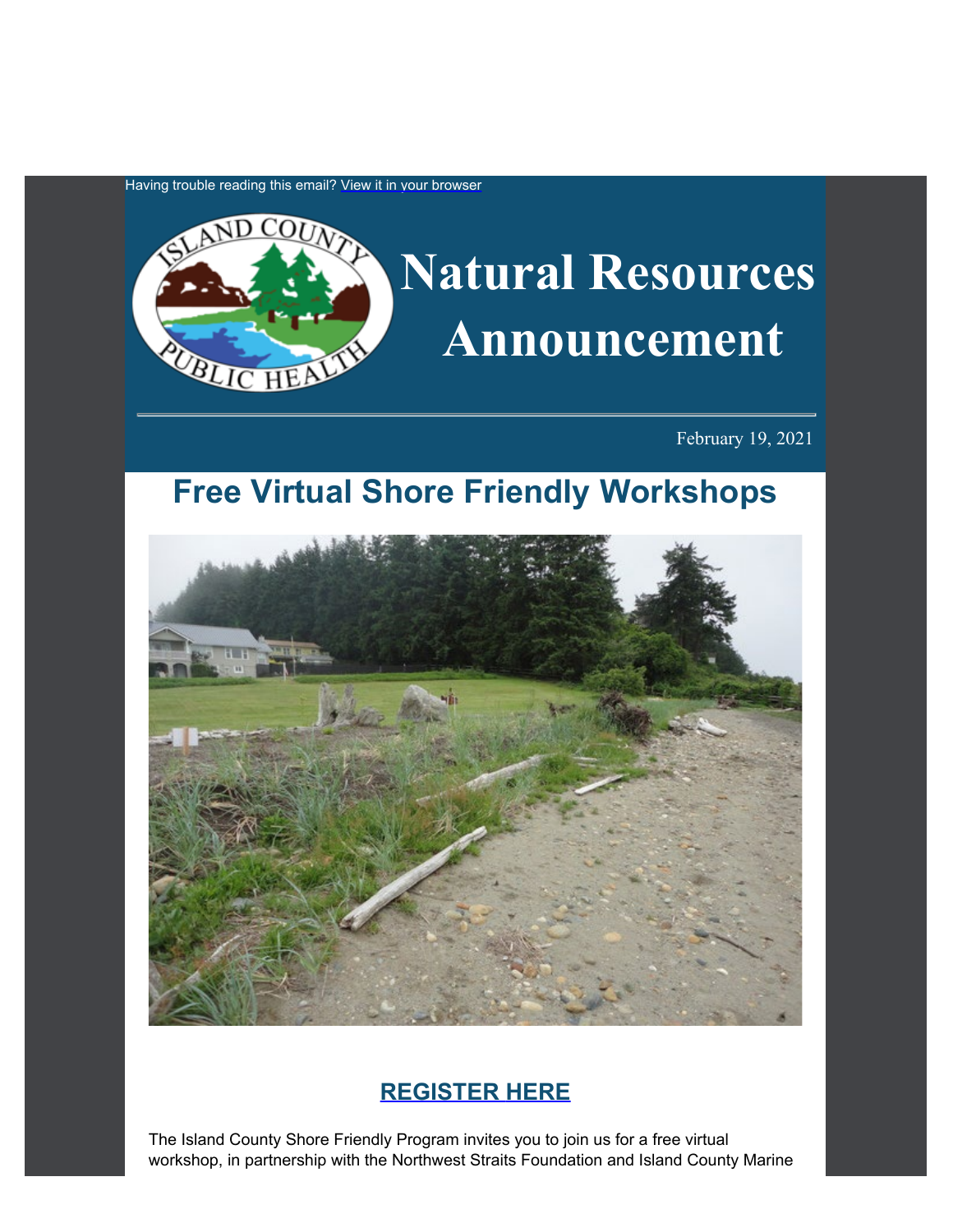Resources Committee, in our ongoing work to provide resources for shoreline landowners and anyone interested in learning more about this place we all love.

#### **Who Should Attend?**

Shoreline property owners interested in managing erosion risk to their property and improving habitat for fish and wildlife.

#### **What Will I Learn?**

Join us for a workshop about coastal processes and Puget Sound habitats. Shoreline erosion can be a challenge, but it is a natural process. Learn how you can protect and maintain your shoreline property and access while also protecting the fish, wildlife and habitats that we all enjoy.

#### **When Is This Happening?**

You have two workshop options:

- *[Wednesday, February 24, 6:00pm-8:00pm –](https://us02web.zoom.us/meeting/register/tZMtd-Cppj0qE91DIIpIXrwgc1IndLNCln_H?utm_content=&utm_medium=email&utm_name=&utm_source=govdelivery&utm_term=) [Puget Sound Focus](https://us02web.zoom.us/meeting/register/tZMtd-Cppj0qE91DIIpIXrwgc1IndLNCln_H?utm_content=&utm_medium=email&utm_name=&utm_source=govdelivery&utm_term=)*
- OR
	- *[Wednesday, March 17, 4:00pm-6:00pm –](https://us02web.zoom.us/meeting/register/tZcocu6vqDoiG93jobbNz-EdxBxXMFZKP2HD?utm_content=&utm_medium=email&utm_name=&utm_source=govdelivery&utm_term=) [Island County Focus](https://us02web.zoom.us/meeting/register/tZcocu6vqDoiG93jobbNz-EdxBxXMFZKP2HD?utm_content=&utm_medium=email&utm_name=&utm_source=govdelivery&utm_term=)***:** This workshop will cover the same introduction to coastal processes and habitats as the February  $24<sup>th</sup>$  workshop, with a specific focus on Island County. Additionally, this workshop will provide breakout sessions focused on your specific type of shoreline (high bluff, medium bank, or low-no bank).

#### **Who Is Hosting This?**

These workshops are hosted in partnership with the [Northwest](https://nwstraitsfoundation.org/?utm_content=&utm_medium=email&utm_name=&utm_source=govdelivery&utm_term=) [Straits Foundation](https://nwstraitsfoundation.org/?utm_content=&utm_medium=email&utm_name=&utm_source=govdelivery&utm_term=) and **[Island](https://www.islandcountymrc.org/?utm_content=&utm_medium=email&utm_name=&utm_source=govdelivery&utm_term=) [County's Shore Friendly programs](https://www.islandcountywa.gov/Health/DNR/Shore-Friendly/Pages/Home.aspx?utm_content=&utm_medium=email&utm_name=&utm_source=govdelivery&utm_term=) and the Island [County Marine Resources](https://www.islandcountymrc.org/?utm_content=&utm_medium=email&utm_name=&utm_source=govdelivery&utm_term=)** [Committee](https://www.islandcountymrc.org/?utm_content=&utm_medium=email&utm_name=&utm_source=govdelivery&utm_term=). The presenters will be Jessica Cote, a coastal engineer and Traci Sanderson, a coastal ecologist, with Blue Coast Engineering.

#### **Where Can I Learn More?**

- **[Register for one of the workshops here!](https://nwstraitsfoundation.org/nearshore-restoration/shore-friendly-landowner-outreach/?utm_content=&utm_medium=email&utm_name=&utm_source=govdelivery&utm_term=)**
- Learn more about *Island County's Shore Friendly Program* and the [Northwest](https://nwstraitsfoundation.org/nearshore-restoration/shore-friendly-landowner-outreach/?utm_content=&utm_medium=email&utm_name=&utm_source=govdelivery&utm_term=) [Straits Shore Friendly Program,](https://nwstraitsfoundation.org/nearshore-restoration/shore-friendly-landowner-outreach/?utm_content=&utm_medium=email&utm_name=&utm_source=govdelivery&utm_term=) including technical assistance and cost-share opportunities.
- For more information, contact [Lisa Kaufman](mailto:kaufman@nwstraitsfoundation.org), Nearshore Program Manager, Northwest Straits Foundation or [Anna Toledo](mailto:A.toledo@islandcountywa.gov), Watershed Planner, Island County

We hope you will join us!